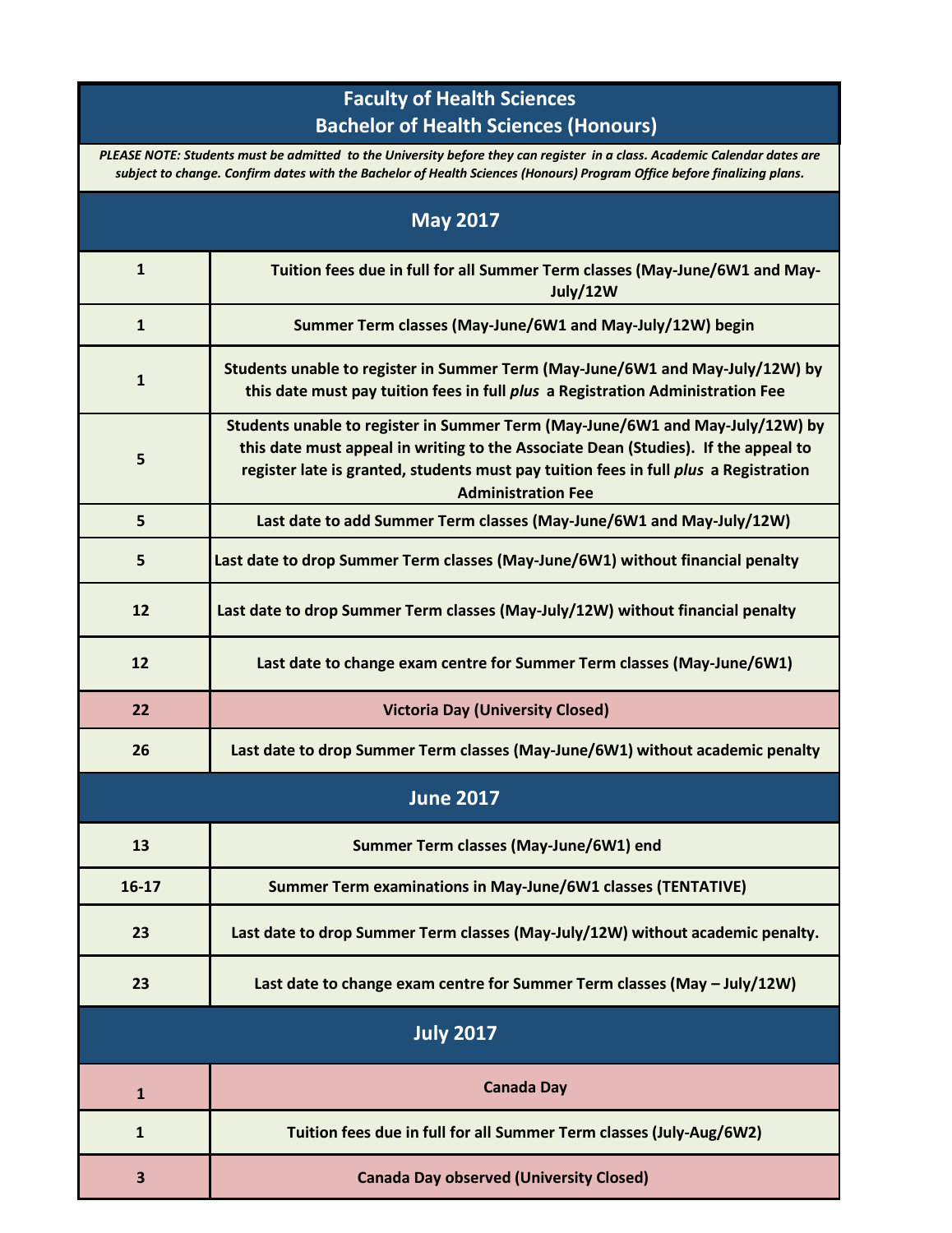| 4            | First date to apply for BHSc(H) degree program and non-degree studies for September<br><b>2017 start</b>                                                                                                          |
|--------------|-------------------------------------------------------------------------------------------------------------------------------------------------------------------------------------------------------------------|
| 4            | Summer Term classes (July-August/6W2) begin                                                                                                                                                                       |
| 4            | Students unable to register in Summer Term (July-August/6W2) by this date must pay<br>tuition fees in full, plus a Registration Administration Fee                                                                |
| $9 - 27$     | Class selection period for 2017-2018 academic year                                                                                                                                                                |
| 10           | Students unable to register in Summer Term (July-August/6W2) by this date must<br>appeal in writing to the Associate Dean (Studies) and pay tuition fees in full plus a<br><b>Registration Administration Fee</b> |
| 10           | Last date to add Summer Term classes (July-August/6W2)                                                                                                                                                            |
| 10           | Last date to drop Summer Term classes (July-August/6W2) without financial<br>penalty                                                                                                                              |
| 10-28        | Class selection period for 2017 - 2018 academic year (TENTATIVE)                                                                                                                                                  |
| 15           | First date to apply to graduate in SOLUS for Fall 2017                                                                                                                                                            |
| 15           | Last date to change exam centre for Summer Term classes (July - Aug/6W)                                                                                                                                           |
| 21           | Summer Term classes (May-July/12W) end                                                                                                                                                                            |
| 25-28        | <b>Summer Term examinations in May-July Session classes (TENTATIVE)</b>                                                                                                                                           |
|              |                                                                                                                                                                                                                   |
| 31           | Last date to drop Summer Term classes (July-August/6W2) without academic penalty.                                                                                                                                 |
|              | August 2017                                                                                                                                                                                                       |
| 7            | <b>Civic Holiday (University Closed)</b>                                                                                                                                                                          |
| 14           | Summer Term classes (July-August/6W2) end                                                                                                                                                                         |
| 15           | Last date to apply for BHSc(H) degree program for September 2017 start                                                                                                                                            |
| $16-17$      | Summer Term examinations in July-August/6W2 classes (TENTATIVE)                                                                                                                                                   |
| 22           | Time period to add and drop classes begins (open enrolment) (TENTATIVE)                                                                                                                                           |
| 25           | Last date to apply as a BHSc(H) non- degree interest student for a                                                                                                                                                |
| 30           | September 2017 start<br>Last date to accept offers for BHSc(H) degree and non-degree program for                                                                                                                  |
| 31           | September 2017 start<br><b>Summer Term ends</b>                                                                                                                                                                   |
|              | September 2017                                                                                                                                                                                                    |
| $\mathbf{1}$ | <b>Fall Term begins</b>                                                                                                                                                                                           |
| $\mathbf{1}$ | Tuition fees due in full for Fall Term classes                                                                                                                                                                    |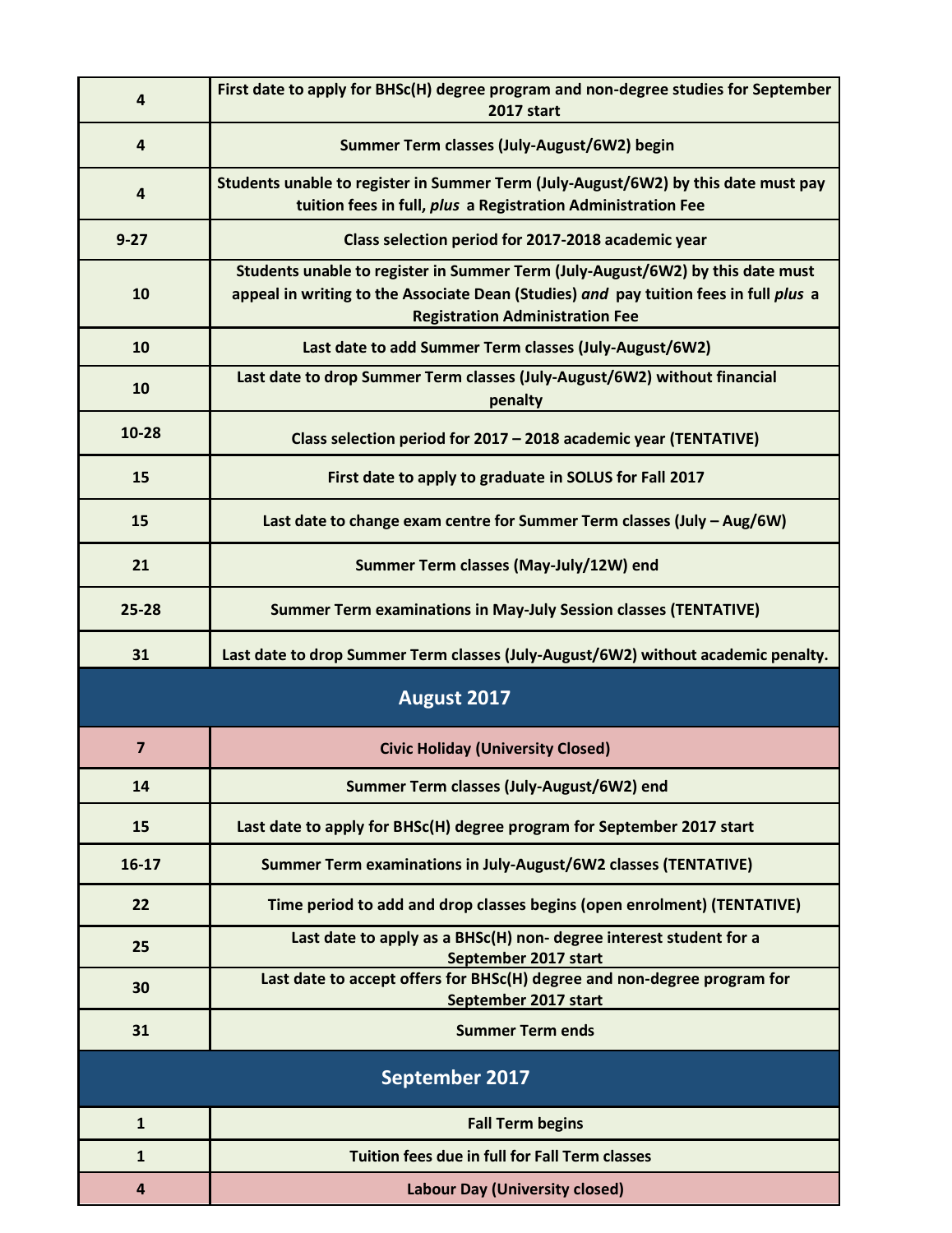| 11                      | <b>Fall Term classes begin</b>                                                                                                                                                         |  |
|-------------------------|----------------------------------------------------------------------------------------------------------------------------------------------------------------------------------------|--|
| 22                      | Students unable to register in Fall Term by this date must appeal in writing to the<br>Associate Dean (Studies) and pay tuition fees in full plus a Registration Administration<br>Fee |  |
| 22                      | Last date to add Fall Term classes                                                                                                                                                     |  |
| 22                      | Last date to drop Fall Term courses without financial penalty                                                                                                                          |  |
| October 2017            |                                                                                                                                                                                        |  |
| 3                       | First date to apply for BHSc(H) degree program and non-degree studies for January<br><b>2018 start</b>                                                                                 |  |
| 9                       | <b>Thanksgiving Day (University Closed)</b>                                                                                                                                            |  |
| 15                      | Last date to apply in SOLUS to graduate in Fall 2017 (TENTATIVE)                                                                                                                       |  |
| 16                      | <b>University Day</b>                                                                                                                                                                  |  |
| <b>November 2017</b>    |                                                                                                                                                                                        |  |
| $\overline{\mathbf{3}}$ | Last date to drop Fall Term classes without academic penalty.                                                                                                                          |  |
| $\overline{7}$          | Last date to apply for accommodation for an official examination conflict for the<br>December examination session                                                                      |  |
| 10                      | Remembrance Day Service (classes cancelled 10:30 - 11:30am)                                                                                                                            |  |
| December 2017           |                                                                                                                                                                                        |  |
| $\mathbf{1}$            | <b>Fall Term classes end.</b>                                                                                                                                                          |  |
| $\mathbf{1}$            | First date to apply in SOLUS to graduate in Spring 2018                                                                                                                                |  |
| $2 - 5$                 | Fall Term pre-examination study period                                                                                                                                                 |  |
| $6\phantom{1}6$         | Last date to apply for BHSc(H) degree program for January 2018 start                                                                                                                   |  |
| $6\phantom{1}6$         | <b>Commemoration Day (academics cancelled)</b>                                                                                                                                         |  |
| $7 - 21$                | <b>Final examinations in Fall Term classes.</b>                                                                                                                                        |  |
| 15                      | Last date to apply for BHSc(H) non-degree interest student for January 2018 start                                                                                                      |  |
| 20                      | Last date to accept offers for BHSc(H) degree and non-degree program for<br>January 2018 start                                                                                         |  |
| 31                      | <b>Fall Term ends.</b>                                                                                                                                                                 |  |
| <b>January 2018</b>     |                                                                                                                                                                                        |  |
| $\mathbf{1}$            | <b>Winter Term begins</b>                                                                                                                                                              |  |
| 8                       | <b>Winter Term classes begin</b>                                                                                                                                                       |  |